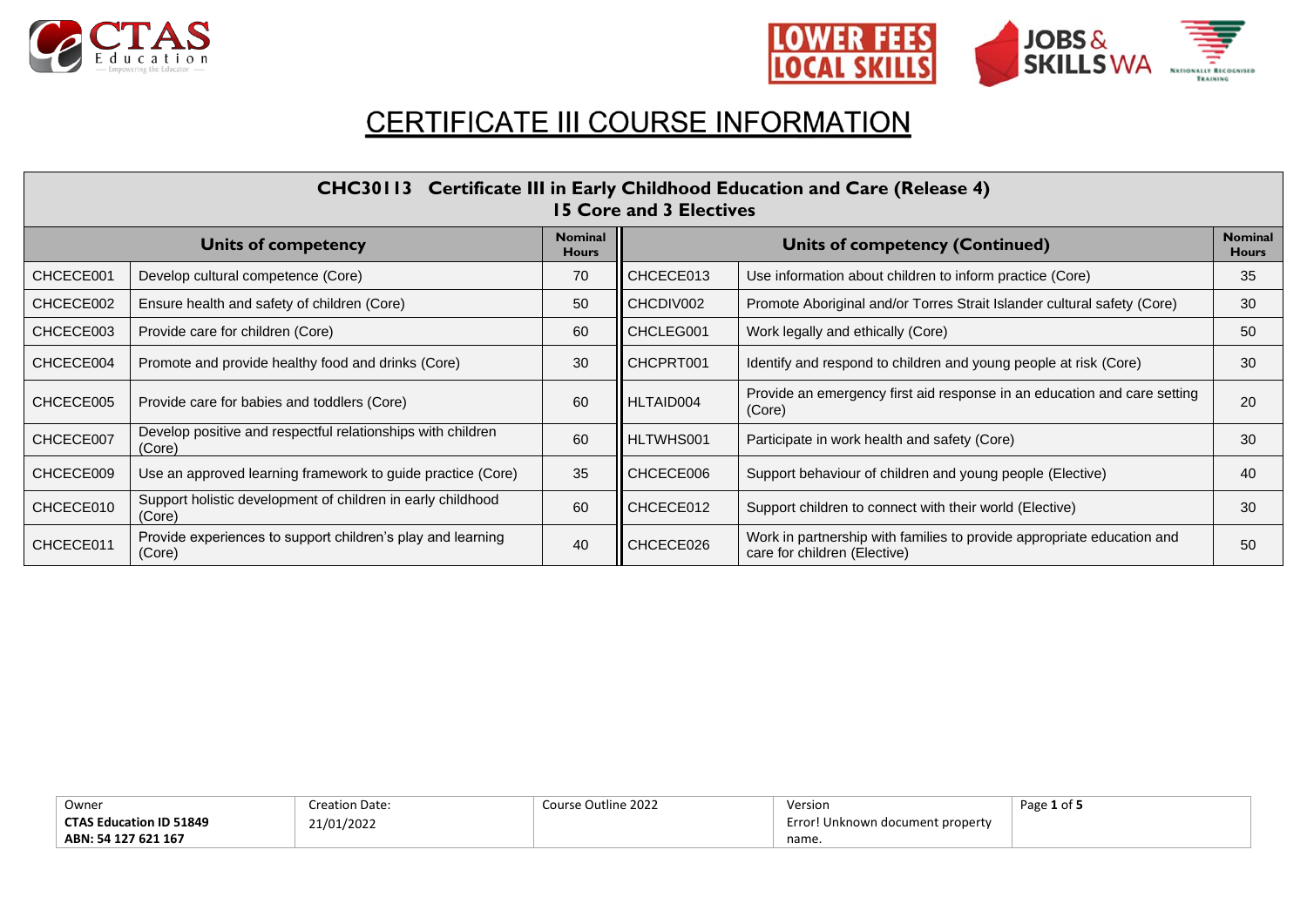



## CERTIFICATE IV COURSE INFORMATION

| CHC40113 Certificate IV in School Age Education and Care (Release 5)<br><b>15 Core and 4 Electives</b> |                                                                            |                                |           |                                                                                    |                                |  |  |
|--------------------------------------------------------------------------------------------------------|----------------------------------------------------------------------------|--------------------------------|-----------|------------------------------------------------------------------------------------|--------------------------------|--|--|
| <b>Units of competency</b>                                                                             |                                                                            | <b>Nominal</b><br><b>Hours</b> |           | <b>Units of competency (Continued)</b>                                             | <b>Nominal</b><br><b>Hours</b> |  |  |
| CHCECE001                                                                                              | Develop cultural competence (Core)                                         | 70                             | CHCSAC002 | Develop and implement play and leisure experiences in school age care<br>(Core)    | 60                             |  |  |
| CHCECE002                                                                                              | Ensure health and safety of children (Core)                                | 50                             | CHCSAC003 | Work collaboratively and respectfully with children in school age care<br>(Core)   | 55                             |  |  |
| CHCECE004                                                                                              | Promote and provide healthy food and drinks (Core)                         | 30                             | CHCSAC004 | Support the holistic development of children in school age care (Core)             | 50                             |  |  |
| CHCECE009                                                                                              | Use an approved learning framework to guide practice (Core)                | 35                             | HLTAID004 | Provide an emergency first aid response in an education and care setting<br>(Core) | 20                             |  |  |
| CHCECE011                                                                                              | Provide experiences to support children's play and learning<br>(Core)      | 40                             | HLTWHS001 | Participate in work health and safety (Core)                                       | 30                             |  |  |
| CHCDIV001                                                                                              | Work with diverse people (Core)                                            | 30                             | CHCPRP003 | Reflect on and improve own professional practice (Elective)                        | 40                             |  |  |
| CHCDIV002                                                                                              | Promote Aboriginal and/or Torres Strait Islander cultural safety<br>(Core) | 30                             | CHCECE006 | Support behaviour of children and young people (Elective)                          | 40                             |  |  |
| CHCLEG001                                                                                              | Work legally and ethically (Core)                                          | 50                             | CHCECE012 | Support children to connect with their world (Elective)                            | 30                             |  |  |
| CHCPRT001                                                                                              | Identify and respond to children and young people at risk (Core)           | 30                             | CHCECE022 | Promote children's agency (Elective)                                               | 80                             |  |  |
| CHCSAC001                                                                                              | Support children to participate in school age care (Core)                  | 40                             |           |                                                                                    |                                |  |  |

| Owner                          | <b>Creation Date:</b> | Course Outline 2022 | Version                               | Page 1 of 5 |
|--------------------------------|-----------------------|---------------------|---------------------------------------|-------------|
| <b>CTAS Education ID 51849</b> | 21/01/2022            |                     | ! Unknown document property<br>Error! |             |
| ABN: 54 127 621 167            |                       |                     | name.                                 |             |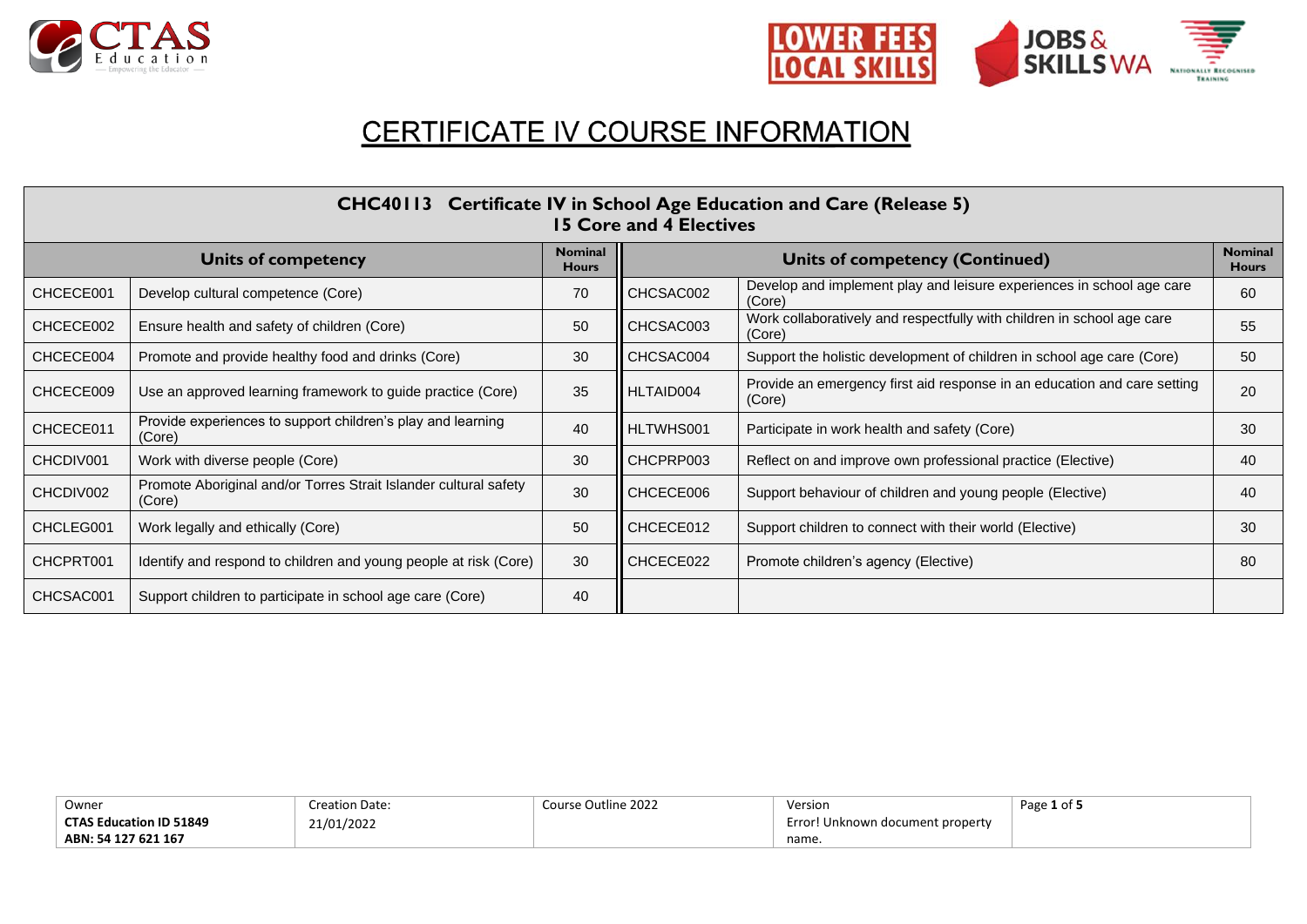



## DIPLOMA COURSE INFORMATION

| Diploma of Early Childhood Education and Care (Release 4)<br><b>CHC50113</b><br>23 Core and 5 Electives |                                                                                         |     |           |                                                                                                    |                                |  |  |
|---------------------------------------------------------------------------------------------------------|-----------------------------------------------------------------------------------------|-----|-----------|----------------------------------------------------------------------------------------------------|--------------------------------|--|--|
| <b>Nominal</b><br><b>Units of competency</b><br><b>Hours</b>                                            |                                                                                         |     |           | <b>Units of competency (Continued)</b>                                                             | <b>Nominal</b><br><b>Hours</b> |  |  |
| CHCECE001                                                                                               | Develop cultural competence (Core)                                                      | 70  | CHCECE023 | Analyse information to inform learning (Core)                                                      | 70                             |  |  |
| CHCECE002                                                                                               | Ensure health and safety of children (Core)                                             | 50  | CHCECE024 | Design and implement the curriculum to foster children's learning and<br>development (Core)        | 90                             |  |  |
| CHCECE003                                                                                               | Provide care for children (Core)                                                        | 60  | CHCECE025 | Embed sustainable practices in service operations (Core)                                           | 45                             |  |  |
| CHCECE004                                                                                               | Promote and provide healthy food and drinks (Core)                                      | 30  | CHCECE026 | Work in partnership with families to provide appropriate education and<br>care for children (Core) | 50                             |  |  |
| CHCECE005                                                                                               | Provide care for babies and toddlers (Core)                                             | 60  | CHCDIV002 | Promote Aboriginal and/or Torres Strait Islander cultural safety                                   | 30                             |  |  |
| CHCECE007                                                                                               | Develop positive and respectful relationships with children (Core)                      | 60  | CHCLEG001 | Work legally and ethically (Core)                                                                  | 50                             |  |  |
| CHCECE009                                                                                               | Use an approved learning framework to guide practice (Core)                             | 35  | CHCPRT001 | Identify and respond to children and young people at risk (Core)                                   | 30                             |  |  |
| CHCECE016                                                                                               | Establish and maintain a safe and healthy environment for<br>children (Core)            | 40  | HLTWHS003 | Maintain work health and safety (Core)                                                             | 40                             |  |  |
| CHCECE017                                                                                               | Foster the holistic development and wellbeing of the child in early<br>childhood (Core) | 300 | HLTAID004 | Provide an emergency first aid response in an education and care setting<br>(Core)                 | 20                             |  |  |
| CHCECE018                                                                                               | Nurture creativity in children (Core)                                                   | 80  | CHCDIV001 | Work with diverse people (Elective)                                                                | 30                             |  |  |
| CHCECE019                                                                                               | Facilitate compliance in an education and care services (Core)                          | 80  | CHCINM002 | Meet community information needs (Elective)                                                        | 30                             |  |  |
| CHCECE020                                                                                               | Establish and implement plans for developing cooperative<br>behaviour (Core)            | 40  | CHCPOL002 | Develop and implement policy (Elective)                                                            | 75                             |  |  |
| CHCECE021                                                                                               | Implement strategies for the inclusion of all children (Core)                           | 60  | CHCPRP003 | Reflect on and improve own professional practice (Elective)                                        | 40                             |  |  |
| CHCECE022                                                                                               | Promote children's agency (Core)                                                        | 80  | BSBHRM413 | Support the learning and development of teams and individuals (Elective)                           | 35                             |  |  |

| Owner                          | <b>Creation Date:</b> | Course Outline 2022 | Version                             | $P \rightarrow \sigma$<br>--- |
|--------------------------------|-----------------------|---------------------|-------------------------------------|-------------------------------|
| <b>CTAS Education ID 51849</b> | 21/01/2022            |                     | Frrorl<br>Unknown document property |                               |
| ABN: 54 127 621 167            |                       |                     | name.                               |                               |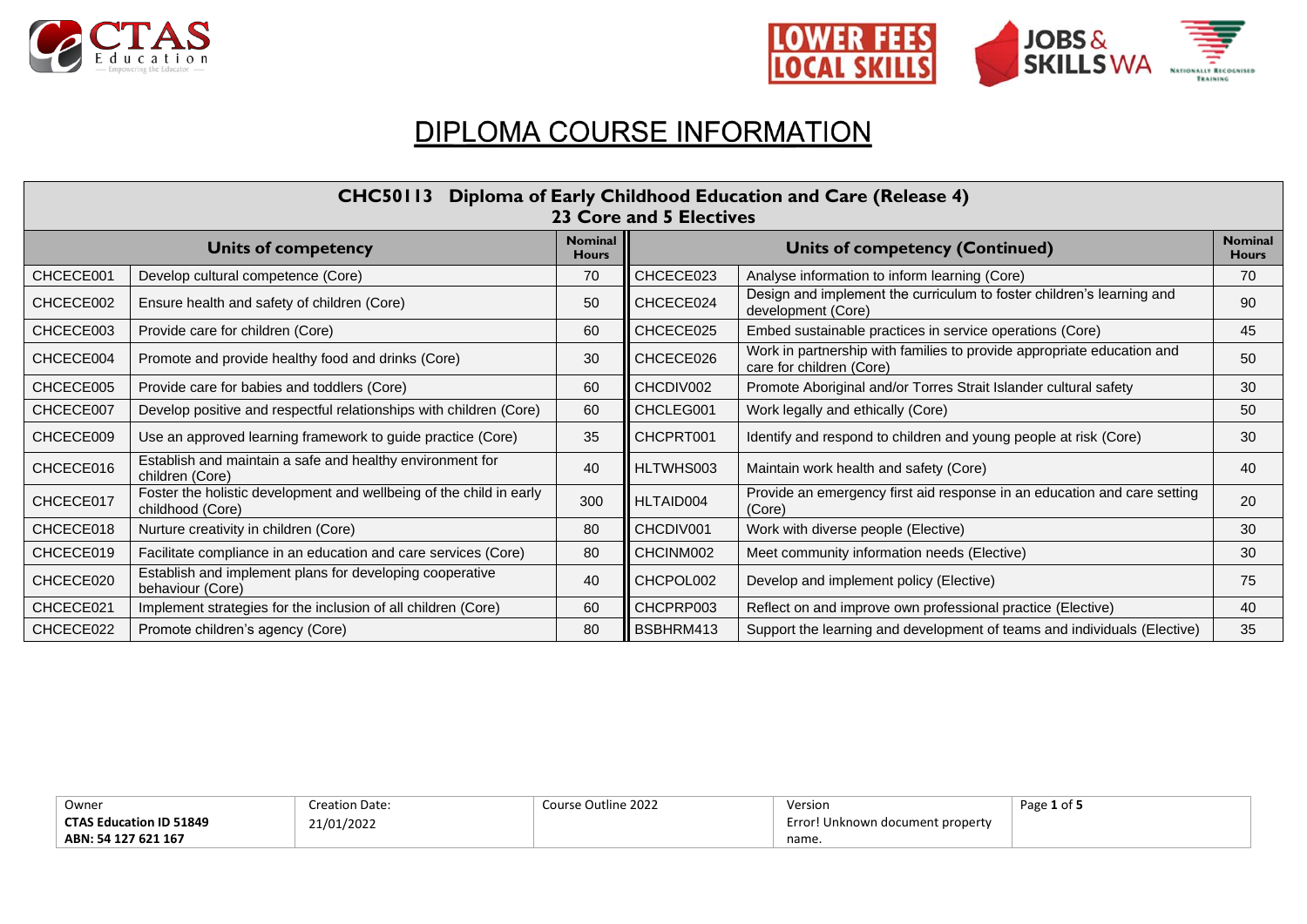



#### **Pricing**

An hourly rate based on nominal hours will apply to each unit commenced in 2022. Please refer to the nominal hours identified in the course outlines.

| <b>Qualification Level</b> | <b>Category of enrolment</b>                                                                                 | Fee Rate per<br><b>Nominal Hour</b> | <b>Annual Fee Cap</b><br>(If applicable) |
|----------------------------|--------------------------------------------------------------------------------------------------------------|-------------------------------------|------------------------------------------|
|                            | Aged 25+ New Worker Trainee, Existing Worker Trainee and Non-Concession & PIT<br><b>Students</b>             | \$1.62                              | \$1,200.00                               |
|                            | Aged 25+ New Worker Trainee and Existing Worker Trainee with an eligible Concession<br>Card & PIT Students   | \$0.48                              | \$1,200.00                               |
|                            | Aged 15-24 New Worker Trainee, Existing Worker Trainee Non-Concession & PIT<br><b>Students</b>               | \$1.62                              | \$400.00                                 |
| Certificate III            | Aged 15-24 New Worker Trainee and Existing Worker Trainee with an eligible Concession<br>Card & PIT Students | \$0.48                              | \$400.00                                 |
|                            | Secondary School Aged Student*^                                                                              | \$0.48                              | \$420.00                                 |
|                            | <b>School Based Trainee</b>                                                                                  | Fee Exempt                          |                                          |
|                            | Fees for Service                                                                                             | \$9.50                              |                                          |
|                            | <b>Credit Transfer</b>                                                                                       | Fee Exempt                          |                                          |
|                            | <b>NWT Recognition of Prior Learning</b>                                                                     | \$1.62                              |                                          |
|                            | <b>EWT Recognition of Prior Learning</b>                                                                     | \$2.90                              |                                          |
|                            | Aged 25+ New Worker Trainee and Non-Concession & PIT Students                                                | \$1.62                              | \$1,200,00                               |
|                            | Aged 25+ New Worker Trainee with an eligible Concession Card & PIT Students                                  | \$0.48                              | \$1,200.00                               |
|                            | Aged 15-24 New Worker Trainee Non-Concession & PIT Students                                                  | \$1.62                              | \$400.00                                 |
|                            | Aged 15-24 New Worker Trainee with an eligible Concession Card & PIT Students                                | \$0.48                              | \$400.00                                 |
|                            | <b>Existing Worker Trainee</b>                                                                               | \$5.79                              |                                          |
| Certificate IV             | Secondary School Aged Student*^                                                                              | \$0.48                              | \$420.00                                 |
|                            | <b>School Based Trainee</b>                                                                                  | Fee Exempt                          |                                          |
|                            | Fees for Service                                                                                             | \$9.50                              |                                          |
|                            | <b>Credit Transfer</b>                                                                                       | Fee Exempt                          |                                          |
|                            | <b>NWT Recognition of Prior Learning</b>                                                                     | \$1.62                              |                                          |
|                            | <b>EWT Recognition of Prior Learning</b>                                                                     | \$2.90                              |                                          |
|                            | Aged 25+ New Worker Trainee, Existing Worker Trainee & PIT Students                                          | \$1.62                              | \$1,200.00                               |
|                            | Aged 15-24 New Worker Trainee, Existing Worker Trainee & PIT Students                                        | \$1.62                              | \$400.00                                 |
|                            | Concession New Worker Trainee and Existing Worker Trainee                                                    | \$0.48                              | \$400.00                                 |
|                            | Secondary School Aged Student*^                                                                              | \$1.62                              | \$420.00                                 |
| Diploma                    | <b>School Based Trainee</b>                                                                                  | Fee Exempt                          |                                          |
|                            | <b>Fees for Service</b>                                                                                      | \$9.50                              |                                          |
|                            | <b>Credit Transfer</b>                                                                                       | Fee Exempt                          |                                          |
|                            | NWT & EWT Recognition of Prior Learning                                                                      | \$1.62                              |                                          |

| Owner                          | Creation Date: | Course Outline 2022 | Version                              | Page 1 of 5 |
|--------------------------------|----------------|---------------------|--------------------------------------|-------------|
| <b>CTAS Education ID 51849</b> | 21/01/2022     |                     | Error<br>! Unknown document property |             |
| ABN: 54 127 621 167            |                |                     | name                                 |             |